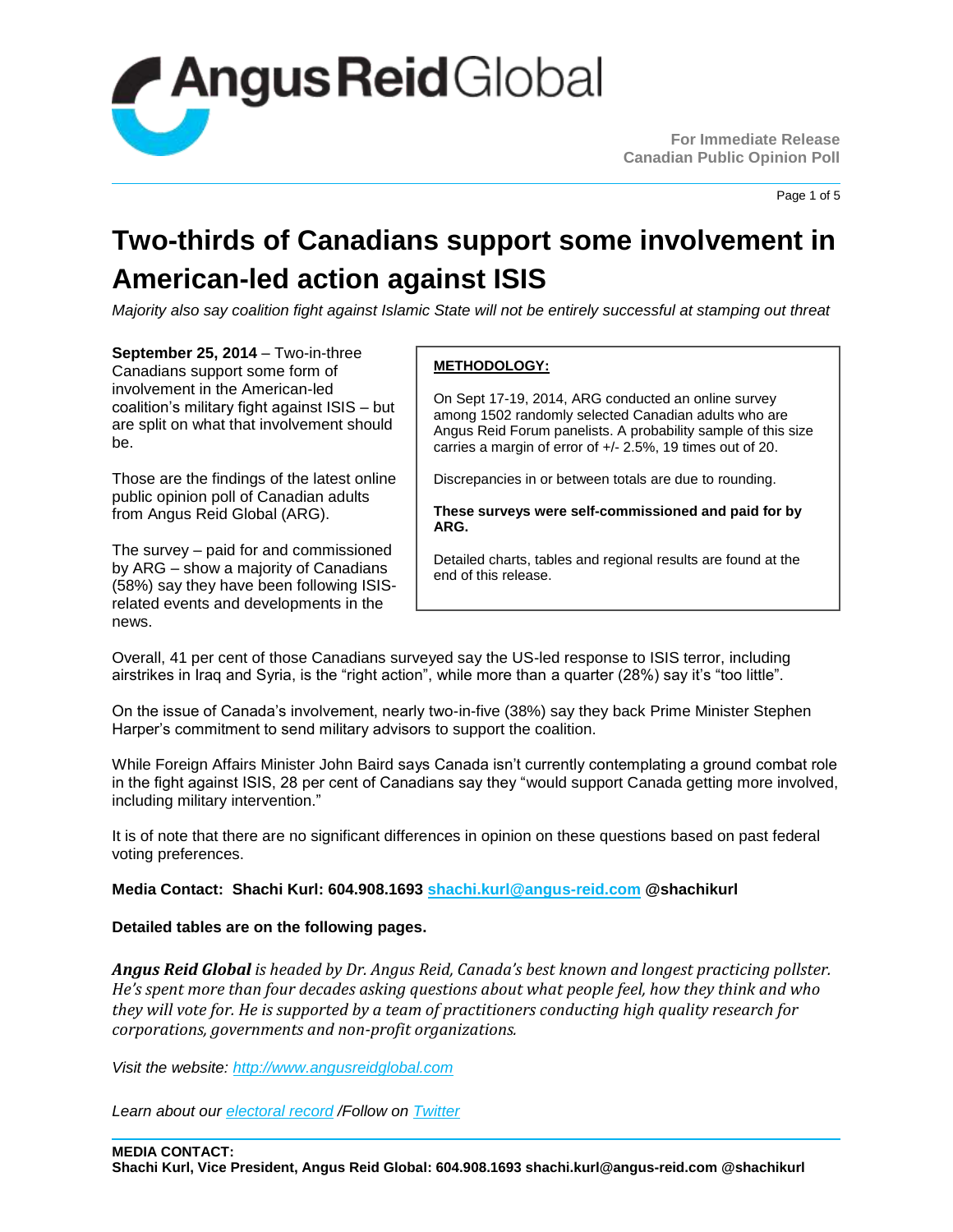

| How closely have you been following this situation in the news? |        |                    |                    |                       |                    |                    |                     |
|-----------------------------------------------------------------|--------|--------------------|--------------------|-----------------------|--------------------|--------------------|---------------------|
|                                                                 | Total  |                    | <b>Region</b>      |                       |                    |                    |                     |
|                                                                 | (1502) | <b>BC</b><br>(200) | <b>AB</b><br>(151) | <b>MB/SK</b><br>(100) | <b>ON</b><br>(508) | <b>PQ</b><br>(403) | <b>ATL</b><br>(140) |
| Very closely                                                    | 14%    | 15%                | 11%                | 13%                   | 14%                | 16%                | 17%                 |
| Quite closely                                                   | 44%    | 44%                | 48%                | 37%                   | 44%                | 46%                | 42%                 |
| Not that closely                                                | 33%    | 35%                | 36%                | 41%                   | 32%                | 28%                | 34%                 |
| Not following it at all                                         | 9%     | 6%                 | 5%                 | 9%                    | 10%                | 10%                | 7%                  |

**The United States has been conducting air strikes against Islamic State targets since mid-August. Recently President Obama announced the American strategy would expand to include continued air strikes in Iraq, and also now Syria, is this...**

|                   | <b>Total</b> |                    |                    | Region                |                    |             |                     |
|-------------------|--------------|--------------------|--------------------|-----------------------|--------------------|-------------|---------------------|
|                   | (1502)       | <b>BC</b><br>(200) | <b>AB</b><br>(151) | <b>MB/SK</b><br>(100) | <b>ON</b><br>(508) | PQ<br>(403) | <b>ATL</b><br>(140) |
| The right action  | 41%          | 36%                | 45%                | 43%                   | 40%                | 42%         | 42%                 |
| <b>Too little</b> | 28%          | 25%                | 28%                | 27%                   | 27%                | 31%         | 23%                 |
| Too much          | 11%          | 13%                | 12%                | 9%                    | 11%                | 9%          | 13%                 |
| <b>Not sure</b>   | 21%          | 26%                | 16%                | 21%                   | 22%                | 18%         | 23%                 |

**The United States has been conducting air strikes against Islamic State targets since mid-August. Recently President Obama announced the American strategy would expand to include continued air strikes in Iraq, and also now Syria, is this… Total (1502) Federal Vote Last Conservative Party Liberal Party New Democratic Party The right action 41% 44% 45% 49%**

| The right action  | 41% | 44% | 45% | 49% |
|-------------------|-----|-----|-----|-----|
| <b>Too little</b> | 28% | 39% | 24% | 22% |
| Too much          | 11% | 7%  | 11% | 9%  |
| Not sure          | 21% | 9%  | 19% | 20% |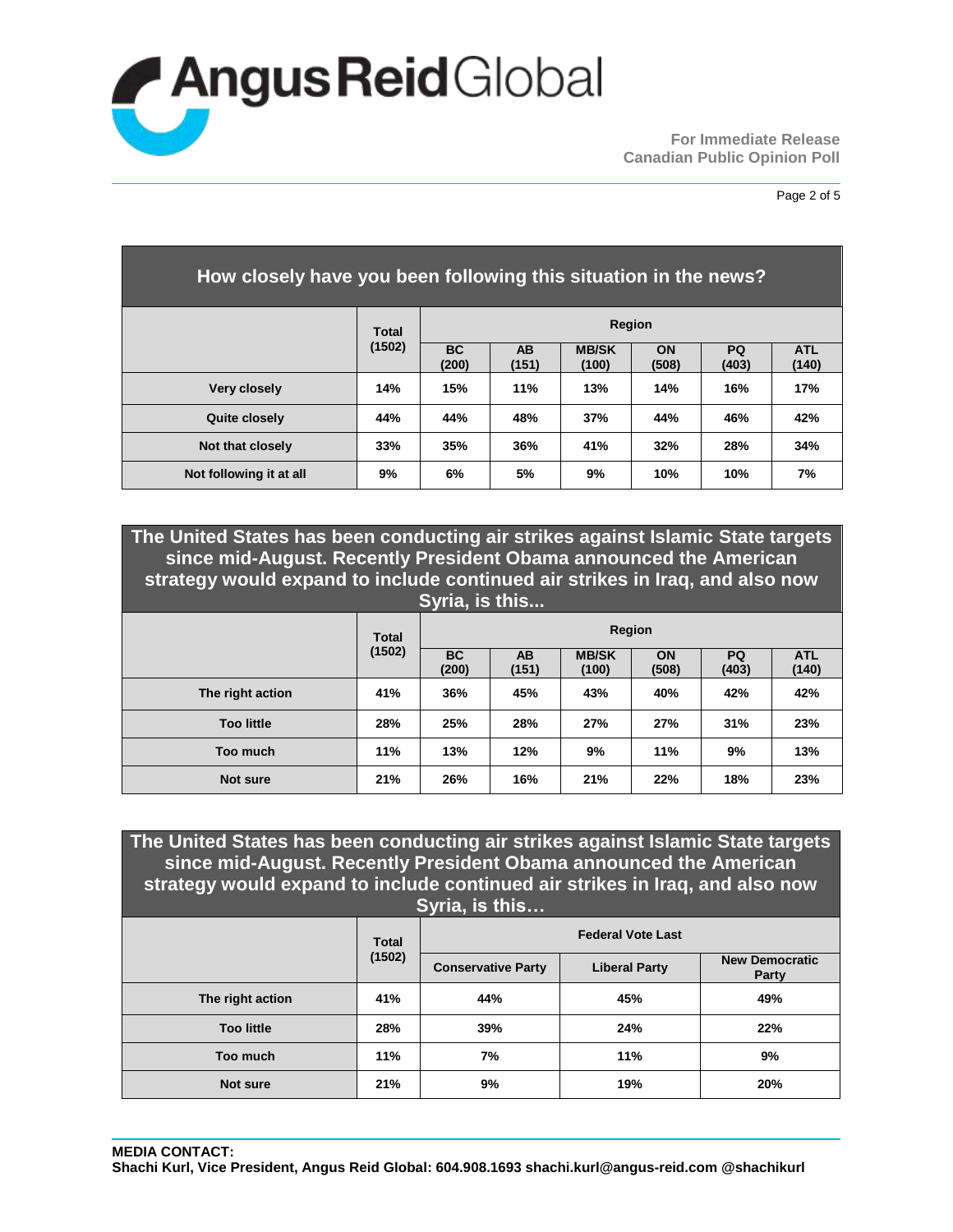

Page 3 of 5

| More broadly, which of the following best describes your overall opinion of the<br>American response to situations such as this one? |              |                    |                    |                       |             |                    |                     |
|--------------------------------------------------------------------------------------------------------------------------------------|--------------|--------------------|--------------------|-----------------------|-------------|--------------------|---------------------|
|                                                                                                                                      | <b>Total</b> | Region             |                    |                       |             |                    |                     |
|                                                                                                                                      | (1502)       | <b>BC</b><br>(200) | <b>AB</b><br>(151) | <b>MB/SK</b><br>(100) | ON<br>(508) | <b>PQ</b><br>(403) | <b>ATL</b><br>(140) |
| America should be getting<br>involved; it's their responsibility as<br>the global superpower                                         | 66%          | 57%                | 66%                | 65%                   | 67%         | 69%                | 70%                 |
| America should not be getting<br>involved; it often makes matters<br>worse                                                           | 34%          | 43%                | 34%                | 35%                   | 33%         | 31%                | 30%                 |

### **More broadly, which of the following best describes your overall opinion of the American response to situations such as this one?**

|                                                                                              | <b>Total</b> | <b>Federal Vote Last</b>     |                      |                                          |              |  |  |
|----------------------------------------------------------------------------------------------|--------------|------------------------------|----------------------|------------------------------------------|--------------|--|--|
|                                                                                              | (1502)       | <b>Conservative</b><br>Party | <b>Liberal Party</b> | <b>New</b><br><b>Democratic</b><br>Party | Did not Vote |  |  |
| America should be getting<br>involved; it's their responsibility as<br>the global superpower | 66%          | 78%                          | 69%                  | 64%                                      | 50%          |  |  |
| America should not be getting<br>involved; it often makes matters<br>worse                   | 34%          | 22%                          | 31%                  | 36%                                      | 50%          |  |  |

### **More broadly, which of the following best describes your overall opinion of the American response to situations such as this one?**

|                                                                                              | <b>Total</b> | <b>Awareness of Issues</b> |                         |  |  |
|----------------------------------------------------------------------------------------------|--------------|----------------------------|-------------------------|--|--|
|                                                                                              | (1502)       | <b>Following the story</b> | Not following the story |  |  |
| America should be getting<br>involved; it's their responsibility as<br>the global superpower | 66%          | 72%                        | 57%                     |  |  |
| America should not be getting<br>involved; it often makes matters<br>worse                   | 34%          | 28%                        | 43%                     |  |  |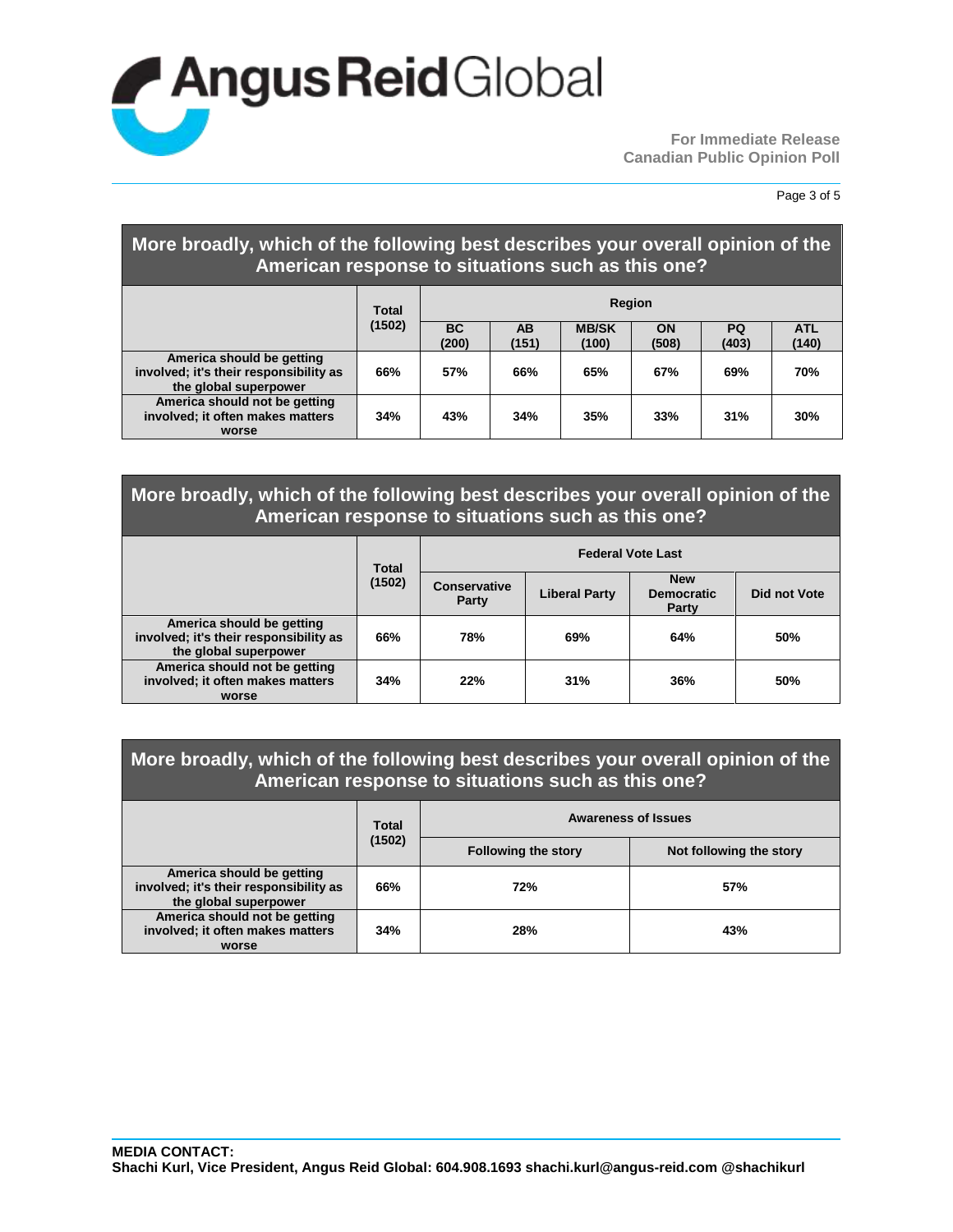# **Angus Reid** Global

**For Immediate Release Canadian Public Opinion Poll**

### **Canada is sending military advisors to provide guidance to forces battling the Islamic State. What best describes your opinion of Canada's involvement?**

|                                                                                     | <b>Total</b> | Region             |             |                       |             |                    |                     |
|-------------------------------------------------------------------------------------|--------------|--------------------|-------------|-----------------------|-------------|--------------------|---------------------|
|                                                                                     | (1508)       | <b>BC</b><br>(200) | AB<br>(151) | <b>MB/SK</b><br>(100) | ON<br>(508) | <b>PQ</b><br>(403) | <b>ATL</b><br>(140) |
| support Canada sending military<br>advisors                                         | 38%          | 33%                | 37%         | 33%                   | 40%         | 40%                | 34%                 |
| I would support Canada getting<br>more involved, including military<br>intervention | 28%          | 26%                | 32%         | 36%                   | 30%         | 23%                | 29%                 |
| am opposed to Canada getting<br>involved at all                                     | 23%          | 27%                | 20%         | 19%                   | 22%         | 26%                | 24%                 |
| Not sure                                                                            | 11%          | 14%                | 10%         | 11%                   | 9%          | 12%                | 13%                 |

### **Canada is sending military advisors to provide guidance to forces battling the Islamic State. What best describes your opinion of Canada's involvement?**

|                                                                                     | <b>Total</b> | <b>Federal Vote Last</b>     |                      |                                          |              |  |
|-------------------------------------------------------------------------------------|--------------|------------------------------|----------------------|------------------------------------------|--------------|--|
|                                                                                     | (1502)       | <b>Conservative</b><br>Party | <b>Liberal Party</b> | <b>New</b><br><b>Democratic</b><br>Party | Did not Vote |  |
| support Canada sending military<br>advisors                                         | 38%          | 45%                          | 42%                  | 39%                                      | 24%          |  |
| I would support Canada getting<br>more involved, including military<br>intervention | 28%          | 36%                          | 30%                  | 24%                                      | 20%          |  |
| I am opposed to Canada getting<br>involved at all                                   | 23%          | 15%                          | 20%                  | 30%                                      | 31%          |  |
| Not sure                                                                            | 11%          | 4%                           | 8%                   | 8%                                       | 25%          |  |

### **Canada is sending military advisors to provide guidance to forces battling the Islamic State. What best describes your opinion of Canada's involvement?**

|                                                                                     | <b>Total</b> | <b>Awareness of Issues</b> |                         |  |  |
|-------------------------------------------------------------------------------------|--------------|----------------------------|-------------------------|--|--|
|                                                                                     | (1502)       | <b>Following the story</b> | Not following the story |  |  |
| support Canada sending military<br>advisors                                         | 38%          | 41%                        | 33%                     |  |  |
| I would support Canada getting<br>more involved, including military<br>intervention | 28%          | 33%                        | 22%                     |  |  |
| am opposed to Canada getting<br>involved at all                                     | 23%          | 21%                        | 27%                     |  |  |
| Not sure                                                                            | 11%          | 5%                         | 19%                     |  |  |